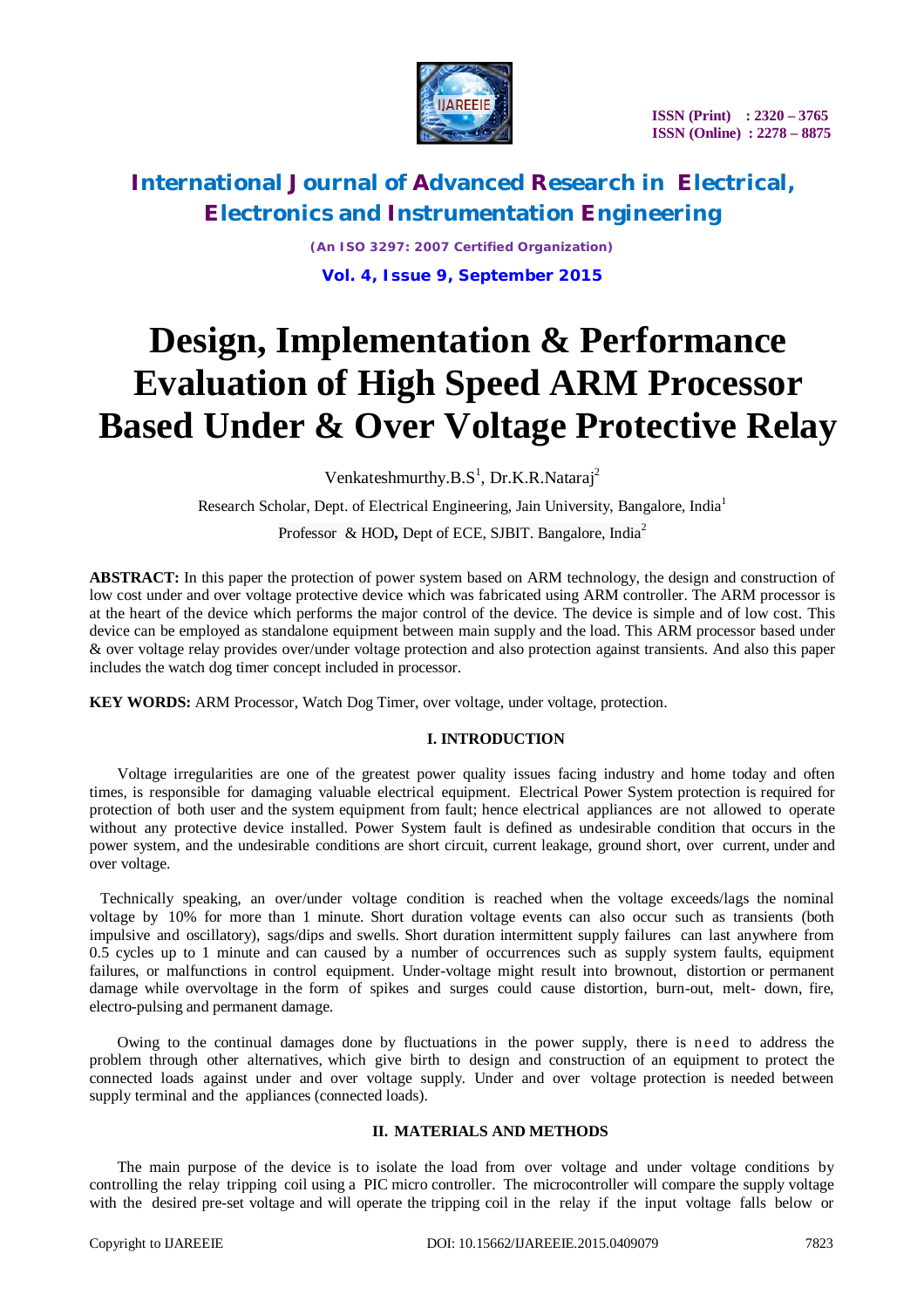

# **International Journal of Advanced Research in Electrical, Electronics and Instrumentation Engineering**

*(An ISO 3297: 2007 Certified Organization)*

### **Vol. 4, Issue 9, September 2015**

above the pre-set range of values. The under voltage and the over voltage protective device is shown in Block diagram in Figure 1.



#### **III. BRIEF EXPLANATION OF EACH BLOCK**

*AC Input*: This is the input supply from the public utility where the device will be energized. It is also supplied directly to the relay contacts in the device which connects the load to the supply when the supply is within  $200V -$ 240V range.

*(1) Power Supply:* The power supply uses a step down transformer to step down the input mains voltage to a voltage level suitable for the electronics within the device. A centre tapped transformer, with two diodes for full wave rectification is used to convert the ac voltage to a pulsating dc voltage followed by a filter, After the rectification and smoothening, a sample of the output voltage is fed to the microcontroller through a potentiometer. This voltage is unregulated and therefore varies as the input mains voltage varies. The output voltage is also passed to an LM7805 positive voltage regulator to provide a regulated +5V supply for the microcontroller. The regulator served to reduce further the ripple and noise in the regulated supply to the LPC2148 microcontroller. The regulator also provides current limiting and protects the power supply and attached circuit from over current Since the system is to prevent against over and under voltage, the transformer was designed and the windings were so selected for the device to be able to sense and withstand input mains voltage up to 600Vac.

(2)The LPC2148 microcontrollers are based on a 16-bit/32-bit ARM7TDMI-SCPU with real-time emulation and embedded trace support, that combine microcontroller with embedded high-speed flash memory ranging from 32 kB to 512 kB. A 128-bit wide memory interface and a unique accelerator architecture enable 32-bit code execution atthe maximum clock rate. For critical code size applications, the alternative 16-bit Thumb mode reduces code by more than 30 % with minimal performance penalty.

Due to their tiny size and low power consumption, LPC2148 are ideal for applications where miniaturization is a key requirement, such as access control and point-of-sale. Serial communications interfaces ranging from a USB 2.0 Full-speed device, multiple UARTs, SPI, SSP to I2C-bus and on-chip SRAM of 8 kB up to 40 kB, make these devices very well suited for communication gateways and protocol converters, soft modems, voice recognition and low end imaging, providing both large buffer size and high processing power. Various 32-bit timers, single or dual 10-bit ADC(s), 10-bit DAC, PWM channels and 45 fast GPIO lines with up to nine edge or level sensitive external interrupt pins make these microcontrollers suitable for industrial control and medical systems.

*(3)Input Voltage Monitor*: This provides a sample of the unregulated dc supply voltage through a potentiometer to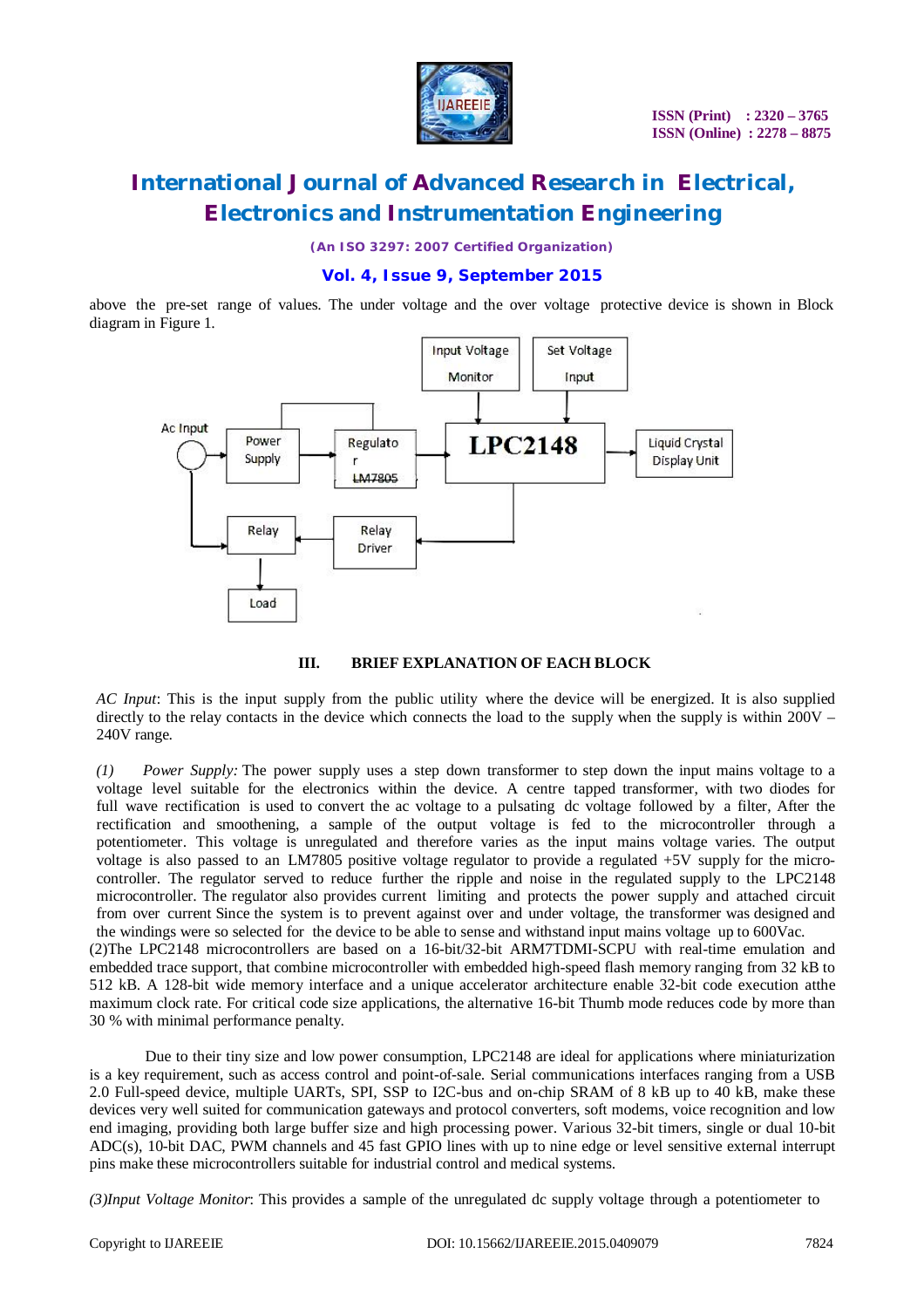

**ISSN (Print) : 2320 – 3765 ISSN (Online) : 2278 – 8875**

# **International Journal of Advanced Research in Electrical, Electronics and Instrumentation Engineering**

*(An ISO 3297: 2007 Certified Organization)*

### **Vol. 4, Issue 9, September 2015**

feed the microcontroller. It helps the microcontroller to monitor the supply voltage, as the value of this voltage varies as the input mains voltage varies. The unregulated dc supply voltage is scaled down by the potentiometer to values suitable for the micro-controller. Input mains voltage up to 600Vac can be monitored.

*(4)Liquid Crystal Display (LCD):* This displays the supply voltage as well as some information at "switch on" or when the supply voltage is out of range of the desired pre-set range of values. The LCD used is LM016L having a 2 x 16 display. The picture of the LCD is shown in Figure 2.

*(5) Relay Driver*: This is an NPN transistor that controls and supplies current through the coil of the relay that connects the mains supply to the load. The relay is a single pole relay which, upon being activated by the PIC via the transistor, makes under normal mains supply voltage and brakes under abnormal mains supply voltage



Figure(ii). Relay Driver circuit

#### **IV.INTERFACING –A RELAY TO ARM 7 CONTROLLERS**

Relays are devices which allow low power circuits to switch a relatively high current/voltage on /off. A relay circuit is typically a smaller switch or device which drives (open /closes) an electric switch that is capable of carrying much larger current amounts.

Figure below shows the interfacing of the Relay to ARM controller. When the input is energized the relay turns on and the + output connected to  $+12v$ , when the relay is off the + output is connected to ground. The – output is permanently wired to ground. the relay is interfaced to p0.30 pin through an opto isolator. This opto isolator protects the port pin from damage to any high currents. the opto isolator consists of a pair of an LED and a photo transistor as shown in diagram.

> **Interfacing Circuit. IRM LPC 2148** OPTO - ISOLATOR



Fig(iii) Interfacing circuit The power transistor is used at the input so when the input is high. The out put of the transistor is low and the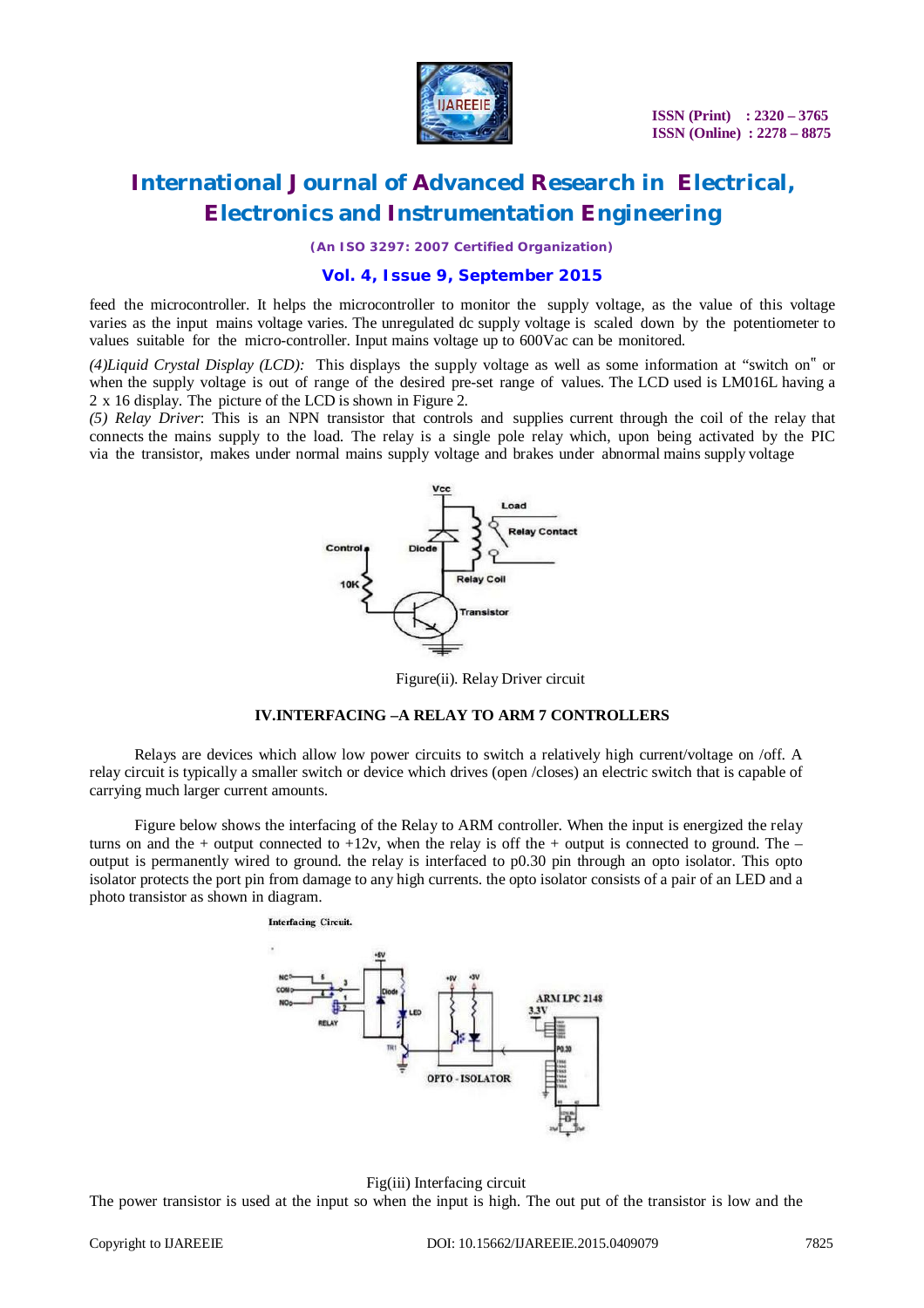

**ISSN (Print) : 2320 – 3765 ISSN (Online) : 2278 – 8875**

# **International Journal of Advanced Research in Electrical, Electronics and Instrumentation Engineering**

*(An ISO 3297: 2007 Certified Organization)*

### **Vol. 4, Issue 9, September 2015**

relay is in off state. Similarly when we apply a low to the transistor the output is high and the relay is on

#### **IV. WATCHDOG TIMER**

Most embedded systems need to be self-reliant. It's not usually possible to wait for someone to reboot them if the software hangs. Some embedded designs, such as space probes, are simply not accessible to human operators. If their software ever hangs, such systems are permanently disabled. In other cases, the speed with which a human operator might reset the system would be too slow to meet the uptime requirements of the product.

A watchdog timer is a piece of hardware that can be used to automatically detect software anomalies and reset the processor if any occur. Generally speaking, a watchdog timer is based on a counter that counts down from some initial value to zero. The embedded software selects the counter's initial value and periodically restarts it. If the counter ever reaches zero before the software restarts it, the software is presumed to be malfunctioning and the processor's reset signal is asserted. The processor (and the embedded software it's running) will be restarted as if a human operator had cycled the power.

Figure (iv) shows a typical arrangement. As shown, the watchdog timer is a chip external to the processor. However, it could also be included within the same chip as the CPU. This is done in many microcontrollers. In either case, the output from the watchdog timer is tied directly to the processor's reset signa



The process of restarting the watchdog timer's counter is sometimes called "kicking the dog." The appropriate visual metaphor is that of a man being attacked by a vicious dog. If he keeps kicking the dog, it can't ever bite him. But he must keep kicking the dog at regular intervals to avoid a bite. Similarly, the software must restart the watchdog timer at a regular rate, or risk being restarted. Watch dog Timer is an additional timer that does a monitoring job and resets the system if necessary. The scenario is this Most embedded systems are excepted tobe self reliant there is very little possibility of intervention by a human operator in case the associated software goes away by getting stuck in an infinite loop. Some embedded systems are placed in inaccessible sites like factory environments, space probes etc when the software is detected to be malfunctioning, the best way is to reset and start again, such anomalies can occur due to various reasons like dead locks (in a multi tasking environment) a noise voltage on some pin which may cause wrong triggering and so on.the point is that if such a situation arises, there should be a mechanism by which this is automatically detected and gets the system to reset. The watch dog timer is like any other timer. It can be loaded with a count which decrements down to zero when it reaches zero, it resets the processor. For a system which is doing its job correctly, the watch dog timer will never count down to zero, before that the 'correctly operating' software will restart it periodically and reload its original count, so as to prevent it from counting down to zero. What is the number loaded as the 'count' in a WDT. This is decided by considering how much time is to be allowed for the system to recover(on its own)before it is to be forcibly reset. Figure shows the way a watch dog timer operates. This is the case when the WDT is external to the processor, the 8051 family of MCU's don't have an internal WDT but most other MCU families like PIC, AVC, ARM etc have it as an internal timer. When the processor gets by the WDT, it is called a soft reset or a warm boot.

#### **VI.DIFFERENCE BETWEEN ARM AND OTHER MICROCONTROLLERS**